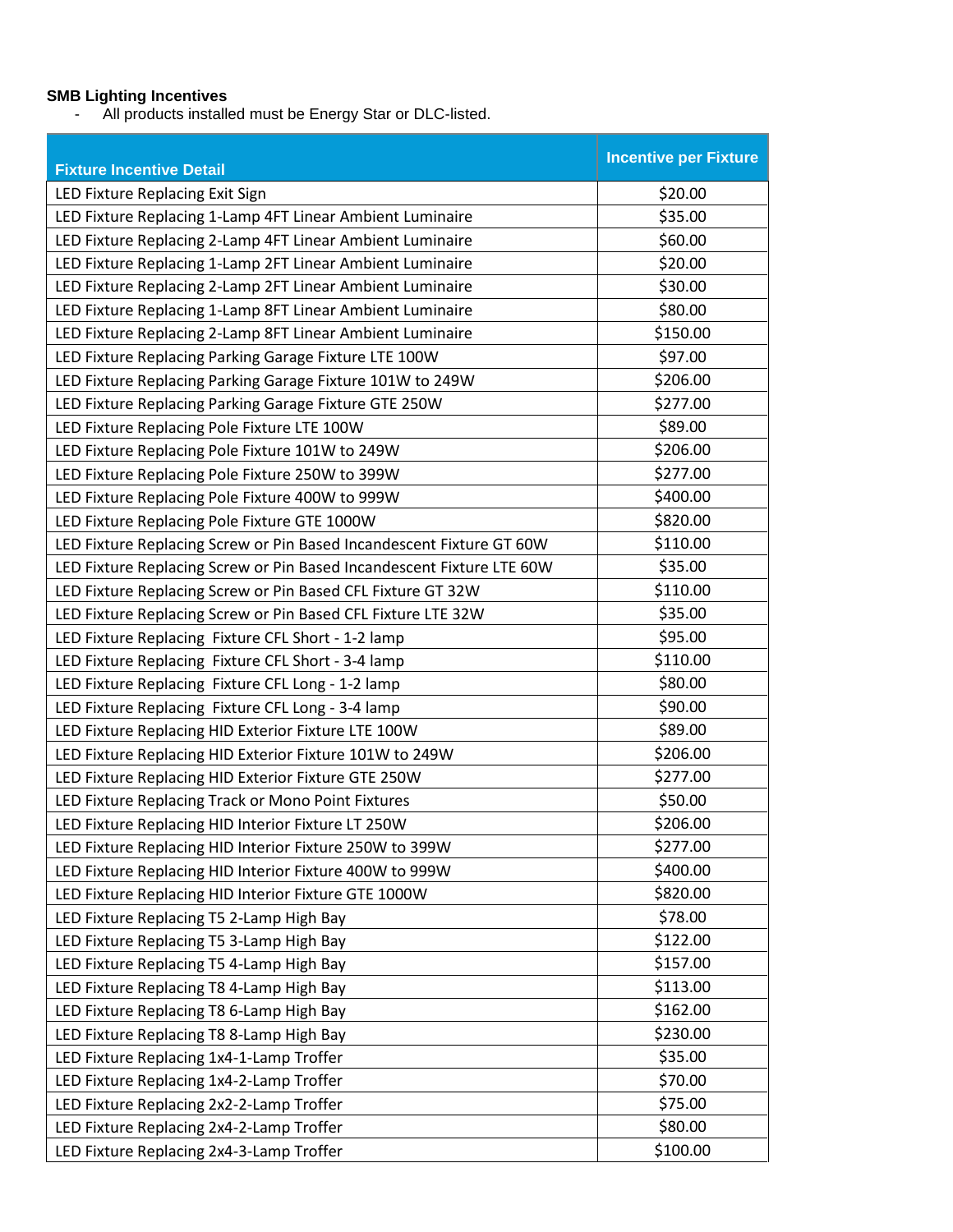| LED Fixture Replacing 2x4-4-Lamp Troffer             | \$130.00 |
|------------------------------------------------------|----------|
| LED Fixture Replacing Wall Pack Fixture LTE 100W     | \$113.00 |
| LED Fixture Replacing Wall Pack Fixture 101W to 399W | \$228.00 |
| LED Fixture Replacing Wall Pack Fixture GTE 400W     | \$393.00 |

| <b>Retrofit Kit Incentive Detail</b>                                       | <b>Incentive per</b><br><b>Retrofit Kit</b> |
|----------------------------------------------------------------------------|---------------------------------------------|
| LED Retrofit Kit Replacing Screw or Pin Based Incandescent Fixture GT 60W  | \$95.00                                     |
| LED Retrofit Kit Replacing Screw or Pin Based Incandescent Fixture LTE 60W | \$24.00                                     |
| LED Retrofit Kit Replacing Screw or Pin Based CFL Fixture GT 32W           | \$24.00                                     |
| LED Retrofit Kit Replacing Screw or Pin Based CFL Fixture LTE 32W          | \$95.00                                     |
| LED Retrofit Kit Replacing CFL Short - 1-2 lamp                            | \$95.00                                     |
| LED Retrofit Kit Replacing CFL Short - 3-4 lamp                            | \$110.00                                    |
| LED Retrofit Kit Replacing CFL Long - 1-2 lamp                             | \$70.00                                     |
| LED Retrofit Kit Replacing CFL Long - 3-4 lamp                             | \$80.00                                     |
| LED Retrofit Kit Replacing 1x4-1-Lamp Troffer                              | \$25.00                                     |
| LED Retrofit Kit Replacing 1x4-2-Lamp Troffer                              | \$40.00                                     |
| LED Retrofit Kit Replacing 2x2-2-Lamp Troffer                              | \$48.00                                     |
| LED Retrofit Kit Replacing 2x4-2-Lamp Troffer                              | \$54.00                                     |
| LED Retrofit Kit Replacing 2x4-3-Lamp Troffer                              | \$58.00                                     |
| LED Retrofit Kit Replacing 2x4-4-Lamp Troffer                              | \$78.00                                     |
| LED Retrofit Kit Replacing 1-Lamp 2FT Linear Ambient Luminaire             | \$8.00                                      |
| LED Retrofit Kit Replacing 2-Lamp 2FT Linear Ambient Luminaire             | \$18.00                                     |
| LED Retrofit Kit Replacing 1-Lamp 4FT Linear Ambient Luminaire             | \$17.00                                     |
| LED Retrofit Kit Replacing 2-Lamp 4FT Linear Ambient Luminaire             | \$40.00                                     |
| LED Retrofit Kit Replacing 1-Lamp 8FT Linear Ambient Luminaire             | \$40.00                                     |
| LED Retrofit Kit Replacing 2-Lamp 8FT Linear Ambient Luminaire             | \$85.00                                     |
| LED Retrofit Kit Replacing T5 2-Lamp High Bay                              | \$65.00                                     |
| LED Retrofit Kit Replacing T5 3-Lamp High Bay                              | \$100.00                                    |
| LED Retrofit Kit Replacing T5 4-Lamp High Bay                              | \$130.00                                    |
| LED Retrofit Kit Replacing T8 4-Lamp High Bay                              | \$95.00                                     |
| LED Retrofit Kit Replacing T8 6-Lamp High Bay                              | \$135.00                                    |
| LED Retrofit Kit Replacing T8 8-Lamp High Bay                              | \$190.00                                    |
| LED Retrofit Kit Replacing Parking Garage Fixture LTE 100W                 | \$77.00                                     |
| LED Retrofit Kit Replacing Parking Garage Fixture 101W to 249W             | \$165.00                                    |
| LED Retrofit Kit Replacing Parking Garage Fixture GTE 250W                 | \$220.00                                    |
| LED Retrofit Kit Replacing HID Interior Fixture LT 250W                    | \$165.00                                    |
| LED Retrofit Kit Replacing HID Interior Fixture 250W to 399W               | \$220.00                                    |
| LED Retrofit Kit Replacing HID Interior Fixture 400W to 999W               | \$320.00                                    |
| LED Retrofit Kit Replacing HID Interior Fixture GTE 1000W                  | \$656.00                                    |
| LED Retrofit Kit Replacing Pole Fixture LTE 100W                           | \$71.00                                     |
| LED Retrofit Kit Replacing Pole Fixture 101W to 249W                       | \$165.00                                    |
| LED Retrofit Kit Replacing Pole Fixture 250W to 399W                       | \$220.00                                    |
| LED Retrofit Kit Replacing Pole Fixture 400W to 999W                       | \$320.00                                    |
| LED Retrofit Kit Replacing Pole Fixture GTE 1000W                          | \$656.00                                    |
| LED Retrofit Kit Replacing Wall Pack Fixture LTE 100W                      | \$104.00                                    |